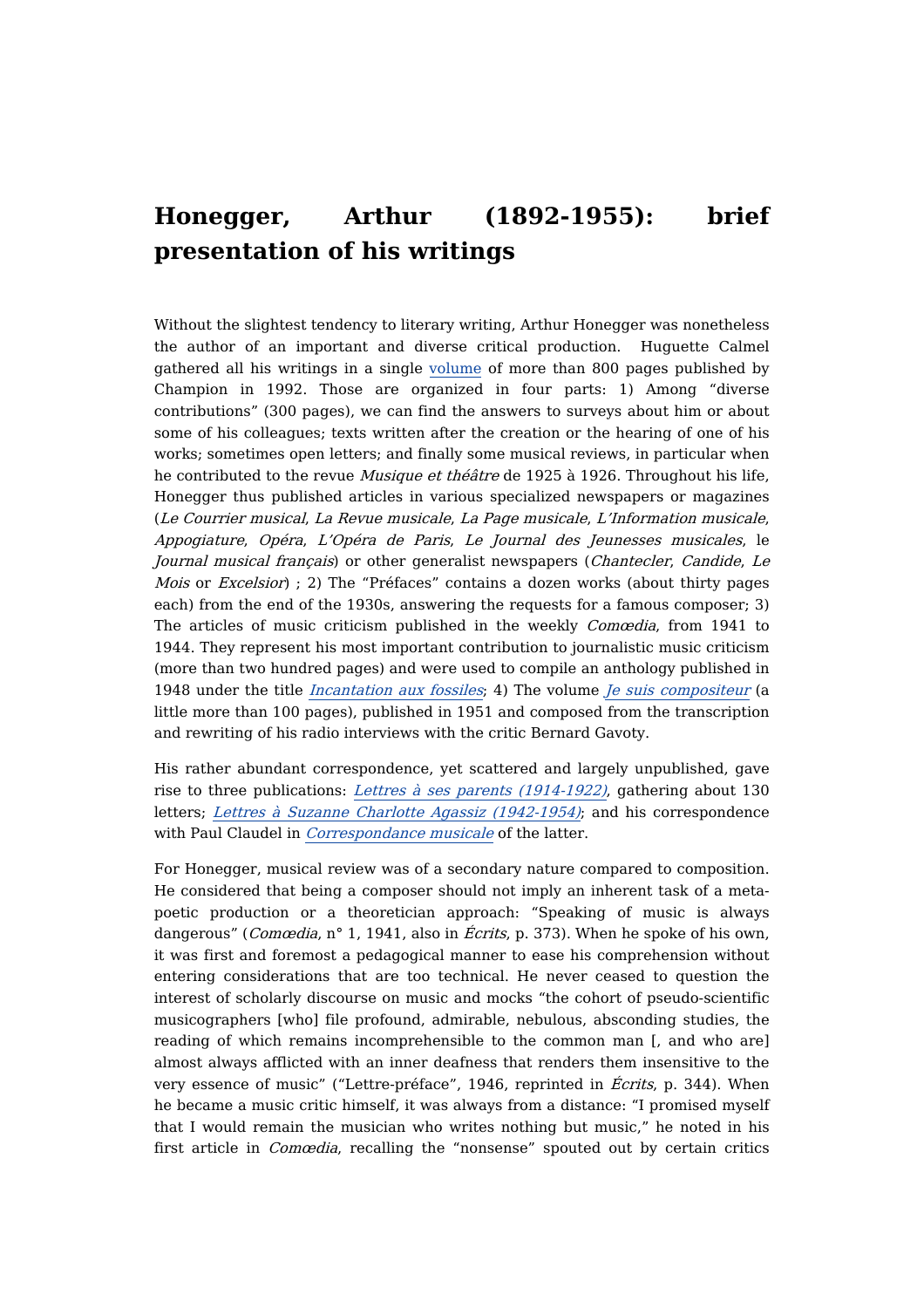which alone allowed them to pass to posterity (adapted in *Écrits*, p. 373). Besides his friendship with René Delange, director of the publication, the financial motivations were undoubtedly important when he accepted the role of critic at Comœdia during the Occupation, when cinema had practically ceased to be an important source of income for him.

His criticism was no less sincere and committed, with a true sense of the word. As a composer, he positioned himself as a competent authority in a world of criticism that he divided, in a humorous and provocative way, into three categories: "1° those who have an artistic sense or sensibility, but are technically incompetent; 2<sup>°</sup> those who are competent, but have no artistic sense; 3° naturally those who have neither artistic sense nor technical competence." ("Théâtre de musique", 1926, later adapted in Écrits, p. 71). His criticism was always meant to be understanding of the works and the creators, even if it truly revealed his own tastes. According to him in 1949, in addition to Schönberg and Stravinsky, it was Bartok, more than Satie, who "is the true representative of the post-Debussist musical revolution" ("Préface", 1949, later adapted in Écrits, p. 353). In 1947, he prefaced Nicolas Obouhov's Traité d'harmonie tonale, atonale et totale but at the end of his life he took a clear stand against René Leibowitz: "I picture twelve-tone composers as convicts who, having broken their chains, would voluntarily tie around their feet hundred-kilo balls to run faster..." (*Je suis compositeur*, 1951, later adapted in *Écrits*, p. 716); on the other hand, he supported the sometimes controversial careers of André Jolivet and, above all, Olivier Messiaen. In fact, he remains keen on the expressive dimension of music instead of the abstraction of a pure research on sound material: "I fully appreciate the fact that music can replace other art forms and I admit it, even though conscious of the contempt that this will earn me among the purists of so-called "pure music", the evocation of a visual image by a sound combination seems to me, from an artistic point of view, absolutely licit." (Comœdia, n° 1, 1941, adapted in *Écrits*, p. 375). From this arises the issue of the audience and of a readable construction: "[The listener] wants above all 'to see what it represents', whether it be music or painting. If he can follow a strongly understandable idea, he will be intrigued, and his awakened attention will subsequently make the necessary effort. "If, on the contrary, the listener is not engaged in the discourse at the very beginning, and if the latter is subject to too many digressions, he might just abandon the part". (*Comœdia*, n° 36, 1942, also in *Écrits*, p. 452).

When he seized his quill, it was always with the aim to be useful and defend modern composers. We must "fight against the received idea that a music should at least be a hundred years old to properly exist, or at the very least "understood" - a word without any meaning on a musical perspective - if not listened to and experienced." (Comœdia, n° 1, 1941, also in Écrits, p. 374). Rather than an a posteriori criticism of the concerts, he sought to encourage the public's curiosity for all the new auditions by constantly questioning the timidity of the musical programming, where the same works and repertoires played in a loop. He tackled conductors without any spontaneity and soloists who used music for their own interests instead of being at its service. "Music is not what matters, but the virtuosity of its execution" (*Je suis compositeur*, 1951, adapted in *Écrits*, p. 723). At the end of his life, he seemed to have lost hope in this cause: "Music does not perish from starvation, but from being